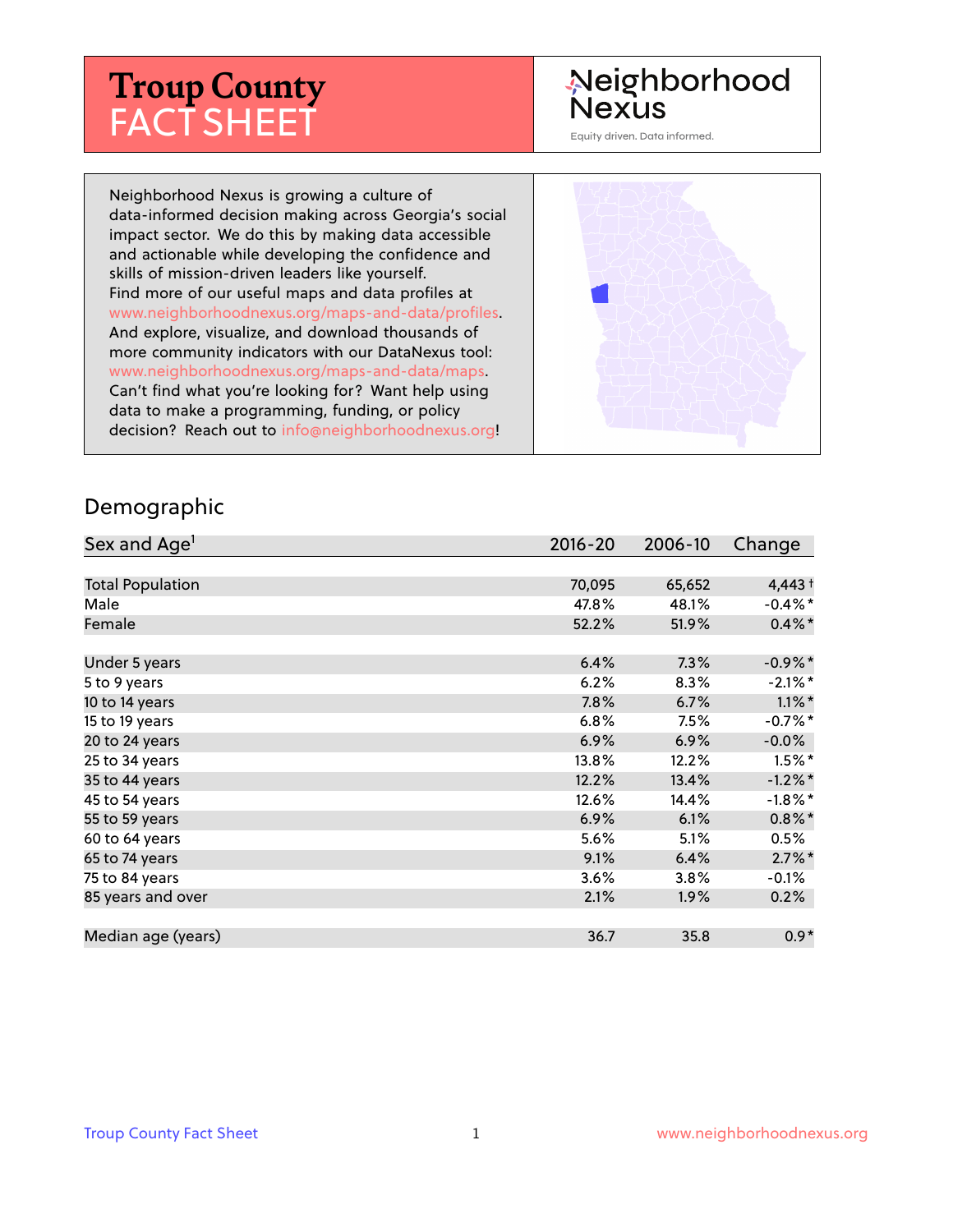# Demographic, continued...

| Race <sup>2</sup>                                   | $2016 - 20$ | 2006-10 | Change      |
|-----------------------------------------------------|-------------|---------|-------------|
| <b>Total population</b>                             | 70,095      | 65,652  | $4,443+$    |
| One race                                            | 98.1%       | 98.9%   | $-0.8\%$ *  |
| White                                               | 58.0%       | 62.3%   | $-4.3\%$ *  |
| <b>Black or African American</b>                    | 36.6%       | 33.5%   | $3.0\%$ *   |
| American Indian and Alaska Native                   | 0.2%        | 0.2%    | 0.0%        |
| Asian                                               | 2.2%        | 1.4%    | $0.7%$ *    |
| Native Hawaiian and Other Pacific Islander          | 0.0%        | 0.0%    | 0.0%        |
| Some other race                                     | 1.1%        | 1.4%    | $-0.3%$     |
| Two or more races                                   | 1.9%        | 1.1%    | $0.8\%$ *   |
| Race alone or in combination with other race(s) $3$ | $2016 - 20$ | 2006-10 | Change      |
| Total population                                    | 70,095      | 65,652  | 4,443+      |
| White                                               | 59.4%       | 63.3%   | $-3.9\%$ *  |
| <b>Black or African American</b>                    | 37.4%       | 34.0%   | $3.3\%$ *   |
| American Indian and Alaska Native                   | 0.9%        | 0.7%    | 0.3%        |
| Asian                                               | 2.7%        | 1.5%    | $1.2\%$ *   |
| Native Hawaiian and Other Pacific Islander          | 0.1%        | 0.0%    | 0.1%        |
| Some other race                                     | 1.5%        | 1.6%    | $-0.0%$     |
| Hispanic or Latino and Race <sup>4</sup>            | $2016 - 20$ | 2006-10 | Change      |
| <b>Total population</b>                             | 70,095      | 65,652  | $4,443+$    |
| Hispanic or Latino (of any race)                    | 3.7%        | 3.1%    | $0.6%$ +    |
| Not Hispanic or Latino                              | 96.3%       | 96.9%   | $-0.6%$ +   |
| White alone                                         | 55.8%       | 61.1%   | $-5.3\%$ *  |
| Black or African American alone                     | 36.5%       | 33.2%   | $3.3\%$ *   |
| American Indian and Alaska Native alone             | 0.1%        | 0.1%    | 0.0%        |
| Asian alone                                         | 2.1%        | 1.4%    | $0.7\%$ *   |
| Native Hawaiian and Other Pacific Islander alone    | 0.0%        | 0.0%    | $0.0\%$     |
| Some other race alone                               | 0.2%        | 0.2%    | 0.0%        |
| Two or more races                                   | 1.6%        | 0.9%    | $0.7%$ *    |
| U.S. Citizenship Status <sup>5</sup>                | $2016 - 20$ | 2006-10 | Change      |
| Foreign-born population                             | 2,613       | 2,137   | 476*        |
| Naturalized U.S. citizen                            | 36.8%       | 20.0%   | $16.8\%$ *  |
| Not a U.S. citizen                                  | 63.2%       | 80.0%   | $-16.8\%$ * |
| Citizen, Voting Age Population <sup>6</sup>         | $2016 - 20$ | 2006-10 | Change      |
|                                                     |             |         |             |
| Citizen, 18 and over population                     | 51,450      | 46,356  | 5,094*      |
| Male                                                | 46.5%       | 46.5%   | 0.0%        |
| Female                                              | 53.5%       | 53.5%   | $-0.0%$     |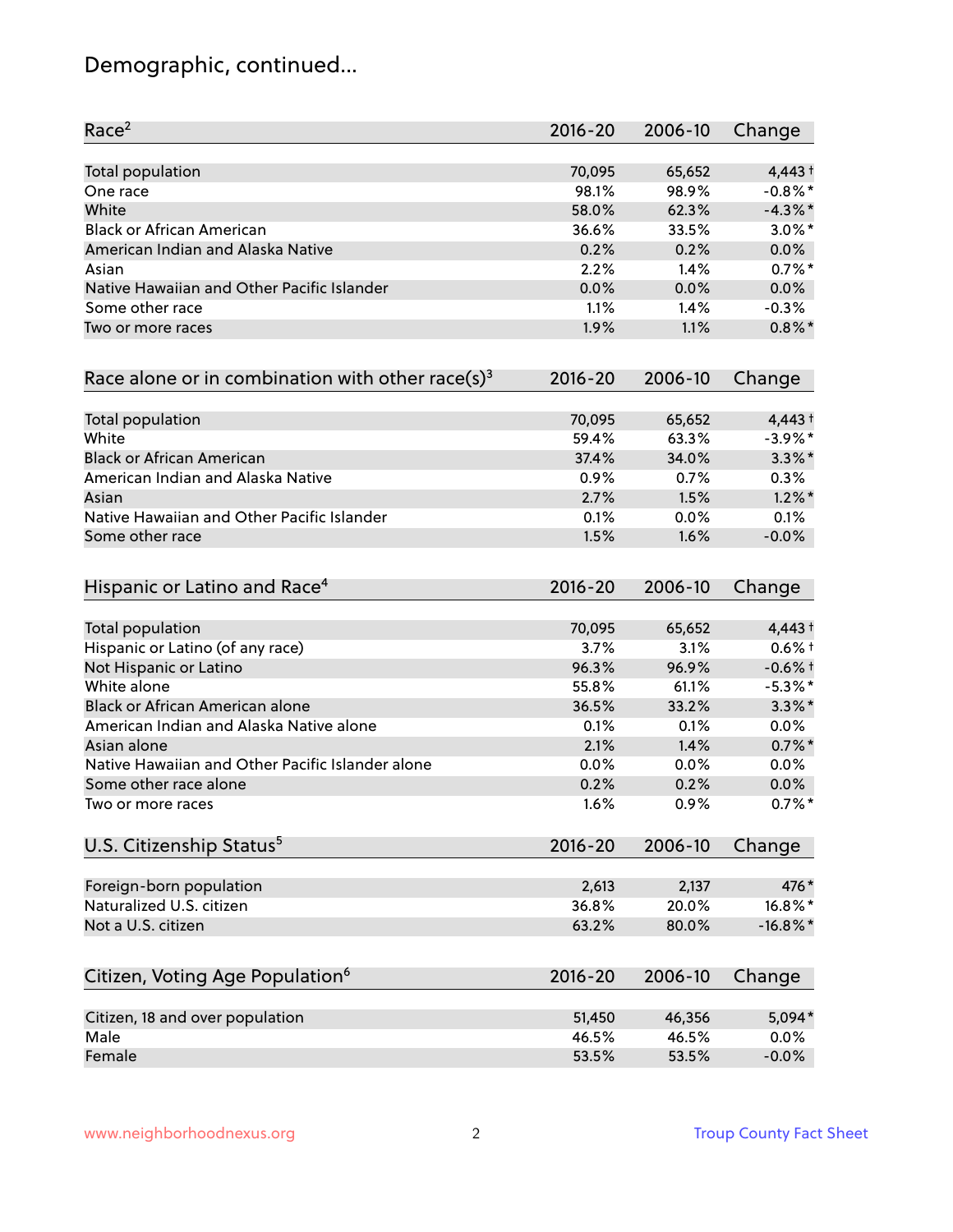#### Economic

| Income <sup>7</sup>                                 | $2016 - 20$ | 2006-10 | Change     |
|-----------------------------------------------------|-------------|---------|------------|
|                                                     |             |         |            |
| All households                                      | 24,982      | 23,690  | $1,292*$   |
| Less than \$10,000                                  | 10.0%       | 11.0%   | $-1.0%$    |
| \$10,000 to \$14,999                                | 6.8%        | 6.7%    | 0.1%       |
| \$15,000 to \$24,999                                | 11.9%       | 13.2%   | $-1.3%$    |
| \$25,000 to \$34,999                                | 11.4%       | 12.8%   | $-1.4%$    |
| \$35,000 to \$49,999                                | 11.7%       | 13.2%   | $-1.4%$    |
| \$50,000 to \$74,999                                | 18.1%       | 19.6%   | $-1.5%$    |
| \$75,000 to \$99,999                                | 10.5%       | 11.4%   | $-0.9%$    |
| \$100,000 to \$149,999                              | 12.5%       | 8.5%    | 4.0%*      |
| \$150,000 to \$199,999                              | 3.2%        | 2.0%    | $1.2\%$ *  |
| \$200,000 or more                                   | 3.9%        | 1.7%    | $2.3\%$ *  |
| Median household income (dollars)                   | 46,796      | 41,770  | 5,026*     |
| Mean household income (dollars)                     | 64,594      | 52,841  | $11,753*$  |
| With earnings                                       | 73.3%       | 77.9%   | $-4.6\%$ * |
| Mean earnings (dollars)                             | 66,542      | 53,104  | 13,439*    |
| <b>With Social Security</b>                         | 33.7%       | 30.5%   | $3.2\%$ *  |
| Mean Social Security income (dollars)               | 18,317      | 14,354  | $3,963*$   |
| With retirement income                              | 20.0%       | 16.0%   | 4.0%*      |
| Mean retirement income (dollars)                    | 28,658      | 18,734  | 9,923*     |
| With Supplemental Security Income                   | $6.8\%$     | 6.4%    | 0.4%       |
| Mean Supplemental Security Income (dollars)         | 10,600      | 7,848   | $2,752*$   |
| With cash public assistance income                  | 2.2%        | $2.0\%$ | 0.1%       |
| Mean cash public assistance income (dollars)        | 2,081       | 2,869   | $-788$     |
| With Food Stamp/SNAP benefits in the past 12 months | 17.9%       | 14.5%   | $3.4\%$ *  |
|                                                     |             |         |            |
| Families                                            | 17,080      | 16,848  | 232        |
| Less than \$10,000                                  | 5.8%        | 7.0%    | $-1.2%$    |
| \$10,000 to \$14,999                                | 4.4%        | 4.7%    | $-0.3%$    |
| \$15,000 to \$24,999                                | 9.5%        | 12.0%   | $-2.5%$ *  |
| \$25,000 to \$34,999                                | 11.0%       | 12.4%   | $-1.4%$    |
| \$35,000 to \$49,999                                | 12.2%       | 13.4%   | $-1.1%$    |
| \$50,000 to \$74,999                                | 18.4%       | 20.9%   | $-2.5%$    |
| \$75,000 to \$99,999                                | 13.3%       | 14.7%   | $-1.4%$    |
| \$100,000 to \$149,999                              | 16.0%       | 10.3%   | $5.7\%$ *  |
| \$150,000 to \$199,999                              | 4.0%        | 2.5%    | $1.5\%$ *  |
| \$200,000 or more                                   | 5.5%        | 2.2%    | $3.2\%$ *  |
| Median family income (dollars)                      | 59,610      | 50,625  | 8,985*     |
| Mean family income (dollars)                        | 76,817      | 60,319  | 16,497*    |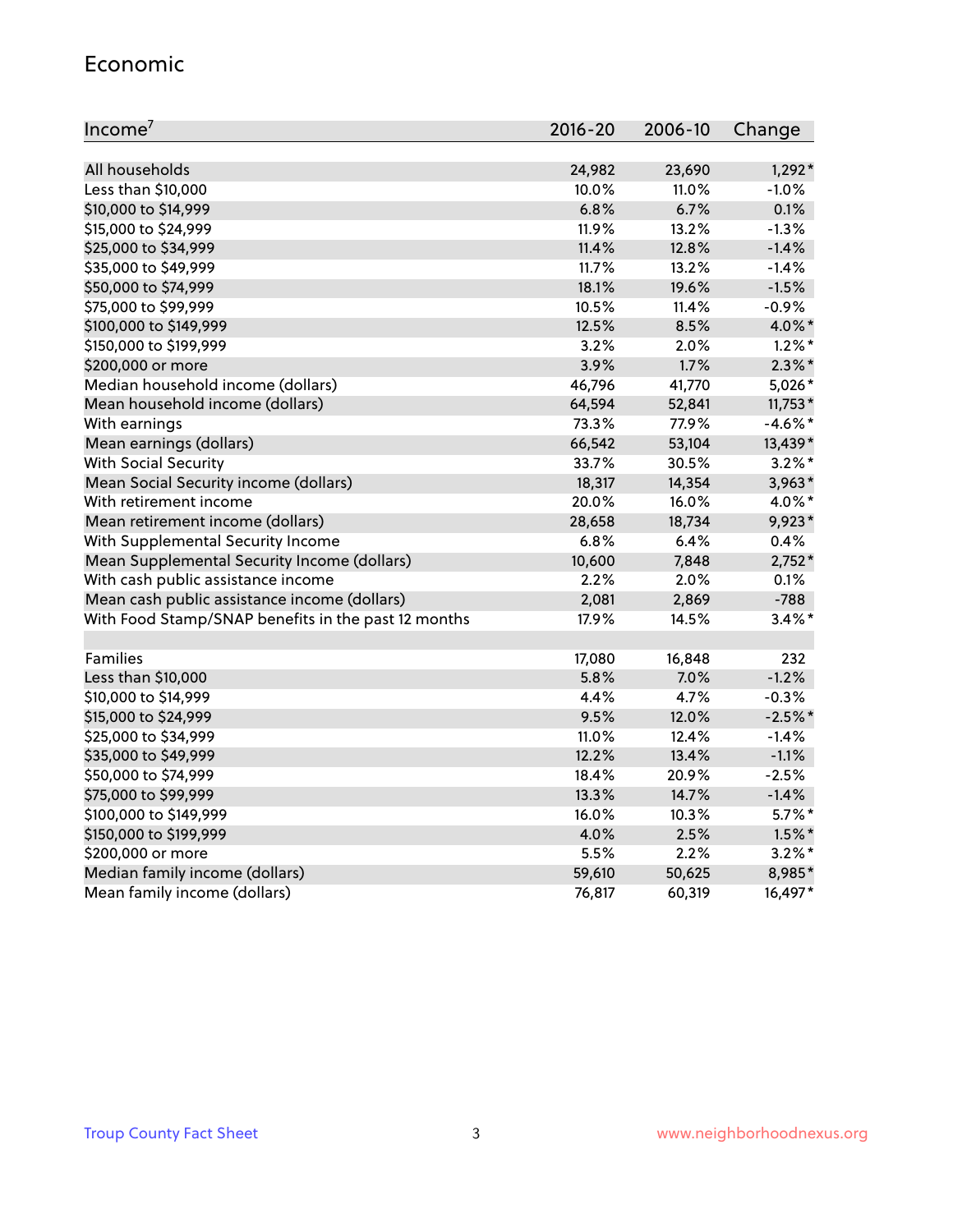### Economic, continued...

| Income, continued <sup>8</sup>                                        | $2016 - 20$ | 2006-10 | Change    |
|-----------------------------------------------------------------------|-------------|---------|-----------|
|                                                                       |             |         |           |
| Nonfamily households                                                  | 7,902       | 6,842   | $1,060*$  |
| Median nonfamily income (dollars)                                     | 25,181      | 23,369  | 1,812     |
| Mean nonfamily income (dollars)                                       | 35,489      | 31,976  | $3,512*$  |
| Median earnings for workers (dollars)                                 | 29,793      | 24,570  | $5,223*$  |
| Median earnings for male full-time, year-round workers                | 46,180      | 39,960  | $6,220*$  |
| (dollars)                                                             |             |         |           |
| Median earnings for female full-time, year-round workers<br>(dollars) | 34,474      | 28,218  | $6,256*$  |
| Per capita income (dollars)                                           | 24,660      | 19,699  | 4,961*    |
|                                                                       |             |         |           |
| Families and People Below Poverty Level <sup>9</sup>                  | $2016 - 20$ | 2006-10 | Change    |
|                                                                       |             |         |           |
| <b>All families</b>                                                   | 16.6%       | 15.5%   | 1.1%      |
| With related children under 18 years                                  | 24.9%       | 25.2%   | $-0.3%$   |
| With related children under 5 years only                              | 39.4%       | 26.5%   | 12.9%*    |
| Married couple families                                               | 5.9%        | 6.6%    | $-0.7%$   |
| With related children under 18 years                                  | 7.0%        | 10.8%   | $-3.7%$   |
| With related children under 5 years only                              | 14.5%       | 8.0%    | 6.5%      |
| Families with female householder, no husband present                  | 37.7%       | 37.7%   | $-0.0%$   |
| With related children under 18 years                                  | 46.9%       | 48.6%   | $-1.7%$   |
| With related children under 5 years only                              | 68.6%       | 61.6%   | 6.9%      |
| All people                                                            | 19.6%       | 19.8%   | $-0.2%$   |
| Under 18 years                                                        | 24.6%       | 30.1%   | $-5.5%$ * |
| Related children under 18 years                                       | 24.5%       | 30.0%   | $-5.5%$   |
|                                                                       | 30.1%       | 32.5%   | $-2.4%$   |
| Related children under 5 years                                        | 22.5%       |         |           |
| Related children 5 to 17 years                                        |             | 29.0%   | $-6.5%$   |
| 18 years and over                                                     | 18.0%       | 15.9%   | $2.1\%$ * |
| 18 to 64 years                                                        | 19.5%       | 16.2%   | $3.3\%$ * |
| 65 years and over                                                     | 11.7%       | 14.2%   | $-2.5%$   |
| People in families                                                    | 16.6%       | 17.9%   | $-1.3%$   |
| Unrelated individuals 15 years and over                               | 36.1%       | 31.3%   | 4.8%      |
|                                                                       |             |         |           |
| Non-Hispanic white people                                             | 14.7%       | 12.4%   | 2.4%      |
| Black or African-American people                                      | 26.8%       | 32.3%   | $-5.5%$   |
| Asian people                                                          | 13.6%       | 19.4%   | $-5.8%$   |
| Hispanic or Latino people                                             | 26.8%       | 39.6%   | $-12.8%$  |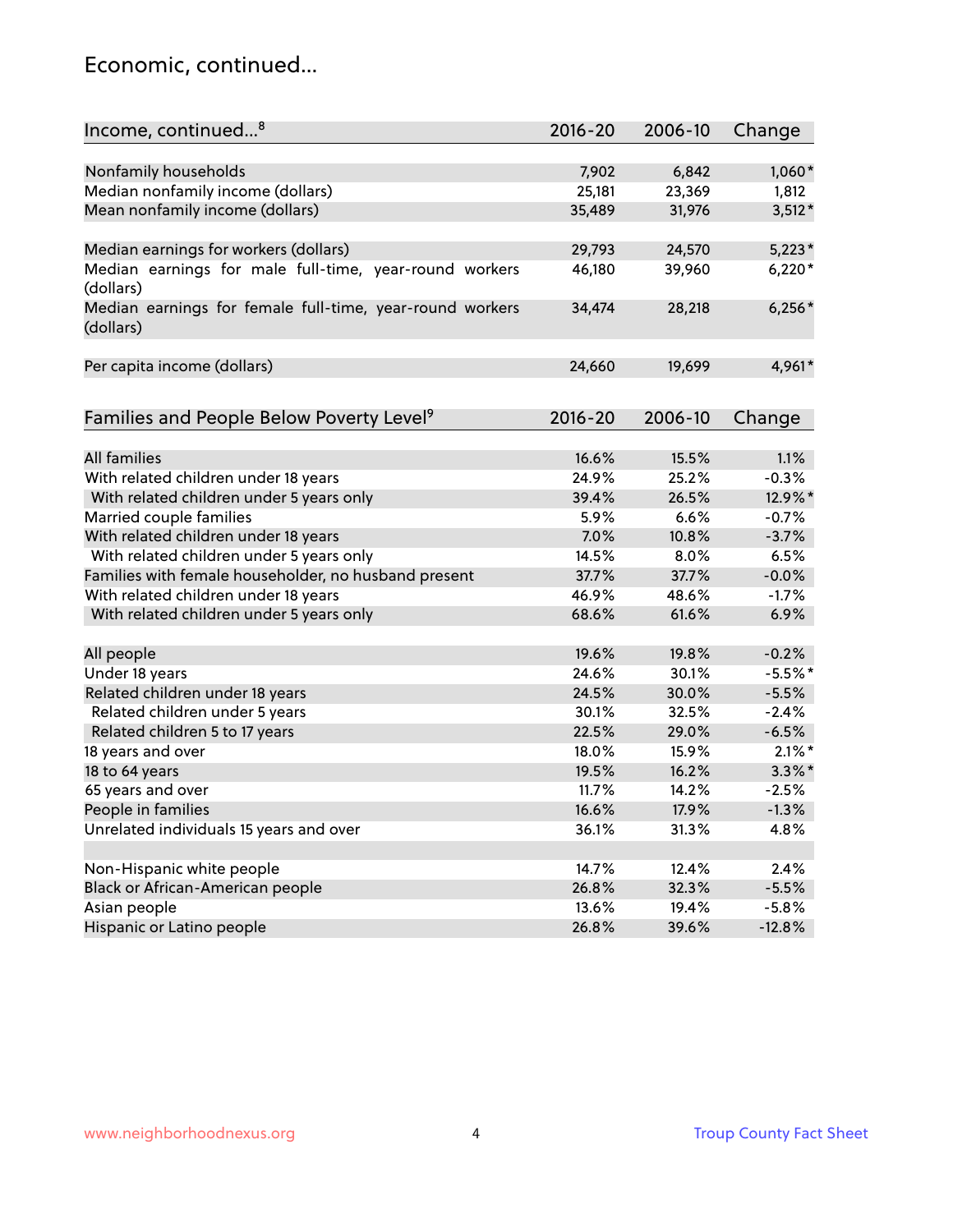# Employment

| Employment Status <sup>10</sup>                                                               | 2010        | 2020    | Change     |
|-----------------------------------------------------------------------------------------------|-------------|---------|------------|
| In Labor Force                                                                                | 37,448      | 32,546  | 32,546     |
| <b>Unemployment Rate</b>                                                                      | 7.3%        | 11.5%   | $-4.2%$    |
| Industry <sup>11</sup>                                                                        | $2016 - 20$ | 2006-10 | Change     |
| Civilian employed population 16 years and over                                                | 30,644      | 28,284  | $2,360*$   |
| Agriculture, forestry, fishing and hunting, and mining                                        | 0.3%        | 0.5%    | $-0.3%$    |
| Construction                                                                                  | 4.3%        | 5.9%    | $-1.6\%$ * |
| Manufacturing                                                                                 | 23.6%       | 22.4%   | 1.2%       |
| Wholesale trade                                                                               | 2.5%        | 2.6%    | $-0.1%$    |
| Retail trade                                                                                  | 13.3%       | 12.8%   | 0.5%       |
| Transportation and warehousing, and utilities                                                 | 6.7%        | 4.6%    | $2.1\%$ *  |
| Information                                                                                   | 0.8%        | 1.8%    | $-1.0\%$ * |
| Finance and insurance, and real estate and rental and leasing                                 | 4.4%        | 4.8%    | $-0.4%$    |
| Professional, scientific, and management, and administrative<br>and waste management services | 7.4%        | 6.1%    | 1.3%       |
| Educational services, and health care and social assistance                                   | 20.4%       | 21.4%   | $-1.0%$    |
| Arts, entertainment, and recreation, and accommodation and<br>food services                   | 7.8%        | 7.9%    | $-0.1%$    |
| Other services, except public administration                                                  | 5.6%        | 4.5%    | 1.1%       |
| <b>Public administration</b>                                                                  | 2.9%        | 4.5%    | $-1.6\%$ * |
| Occupation <sup>12</sup>                                                                      | $2016 - 20$ | 2006-10 | Change     |
|                                                                                               |             |         |            |
| Civilian employed population 16 years and over                                                | 30,644      | 28,284  | $2,360*$   |
| Management, business, science, and arts occupations                                           | 27.8%       | 27.9%   | $-0.1%$    |
| Service occupations                                                                           | 15.9%       | 18.2%   | $-2.3%$    |
| Sales and office occupations                                                                  | 21.1%       | 23.6%   | $-2.5%$    |
| Natural<br>resources,<br>construction,<br>and<br>maintenance<br>occupations                   | 7.8%        | 9.4%    | $-1.6%$    |
| Production, transportation, and material moving occupations                                   | 27.4%       | 20.9%   | $6.5%$ *   |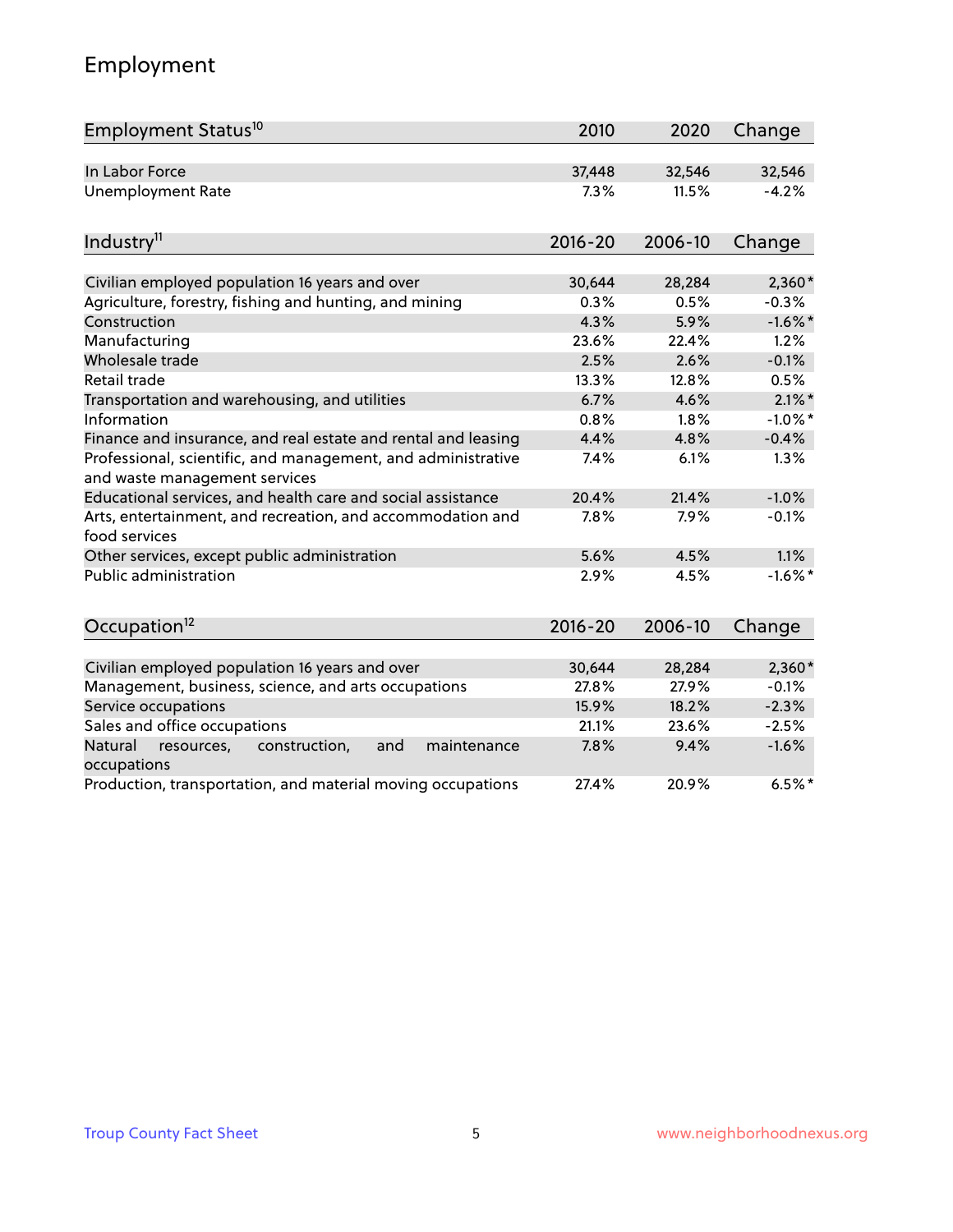# Employment, continued...

| Class of Worker <sup>13</sup>                          | $2016 - 20$ | 2006-10 | Change     |
|--------------------------------------------------------|-------------|---------|------------|
| Civilian employed population 16 years and over         | 30,644      | 28,284  | $2,360*$   |
| Private wage and salary workers                        | 82.4%       | 78.5%   | 3.9%*      |
| Government workers                                     | 13.6%       | 15.7%   | $-2.0%$    |
| Self-employed in own not incorporated business workers | 3.9%        | 5.7%    | $-1.8\%$ * |
| <b>Unpaid family workers</b>                           | 0.1%        | 0.2%    | $-0.1%$    |
| Job Flows <sup>14</sup>                                | 2019        | 2010    | Change     |
|                                                        |             |         |            |
| Total Jobs in county                                   | 38,345      | 30,052  | 8,293      |
| Held by residents of county                            | 43.4%       | 50.0%   | $-6.6%$    |
| Held by non-residents of county                        | 56.6%       | 50.0%   | 6.6%       |
| Jobs by Industry Sector <sup>15</sup>                  | 2019        | 2010    | Change     |
| Total Jobs in county                                   | 38,345      | 30,052  | 8,293      |
| <b>Goods Producing sectors</b>                         | 34.7%       | 29.6%   | 5.1%       |
| Trade, Transportation, and Utilities sectors           | 17.3%       | 17.9%   | $-0.6%$    |
| All Other Services sectors                             | 48.0%       | 52.5%   | $-4.5%$    |
|                                                        |             |         |            |
| Total Jobs in county held by county residents          | 16,628      | 15,015  | 1,613      |
| <b>Goods Producing sectors</b>                         | 36.1%       | 30.4%   | 5.7%       |
| Trade, Transportation, and Utilities sectors           | 12.3%       | 13.3%   | $-1.1%$    |
| All Other Services sectors                             | 51.6%       | 56.3%   | $-4.7%$    |
| Jobs by Earnings <sup>16</sup>                         | 2019        | 2010    | Change     |
|                                                        |             |         |            |
| Total Jobs in county                                   | 38,345      | 30,052  | 8,293      |
| Jobs with earnings \$1250/month or less                | 21.1%       | 24.2%   | $-3.1%$    |
| Jobs with earnings \$1251/month to \$3333/month        | 37.1%       | 42.6%   | $-5.6%$    |
| Jobs with earnings greater than \$3333/month           | 41.9%       | 33.2%   | 8.7%       |
| Total Jobs in county held by county residents          | 16,628      | 15,015  | 1,613      |
| Jobs with earnings \$1250/month or less                | 21.6%       | 24.6%   | $-3.0%$    |
| Jobs with earnings \$1251/month to \$3333/month        | 38.1%       | 43.0%   | $-4.9\%$   |
| Jobs with earnings greater than \$3333/month           | 40.3%       | 32.4%   | 7.9%       |
| Jobs by Age of Worker <sup>17</sup>                    | 2019        | 2010    | Change     |
|                                                        |             |         |            |
| Total Jobs in county                                   | 38,345      | 30,052  | 8,293      |
| Jobs with workers age 29 or younger                    | 23.7%       | 22.0%   | 1.8%       |
| Jobs with workers age 30 to 54                         | 54.5%       | 61.2%   | $-6.7%$    |
| Jobs with workers age 55 or older                      | 21.7%       | 16.8%   | 4.9%       |
|                                                        |             |         |            |
| Total Jobs in county held by county residents          | 16,628      | 15,015  | 1,613      |
| Jobs with workers age 29 or younger                    | 22.5%       | 19.9%   | 2.7%       |
| Jobs with workers age 30 to 54                         | 54.1%       | 61.4%   | $-7.3%$    |
| Jobs with workers age 55 or older                      | 23.4%       | 18.8%   | 4.6%       |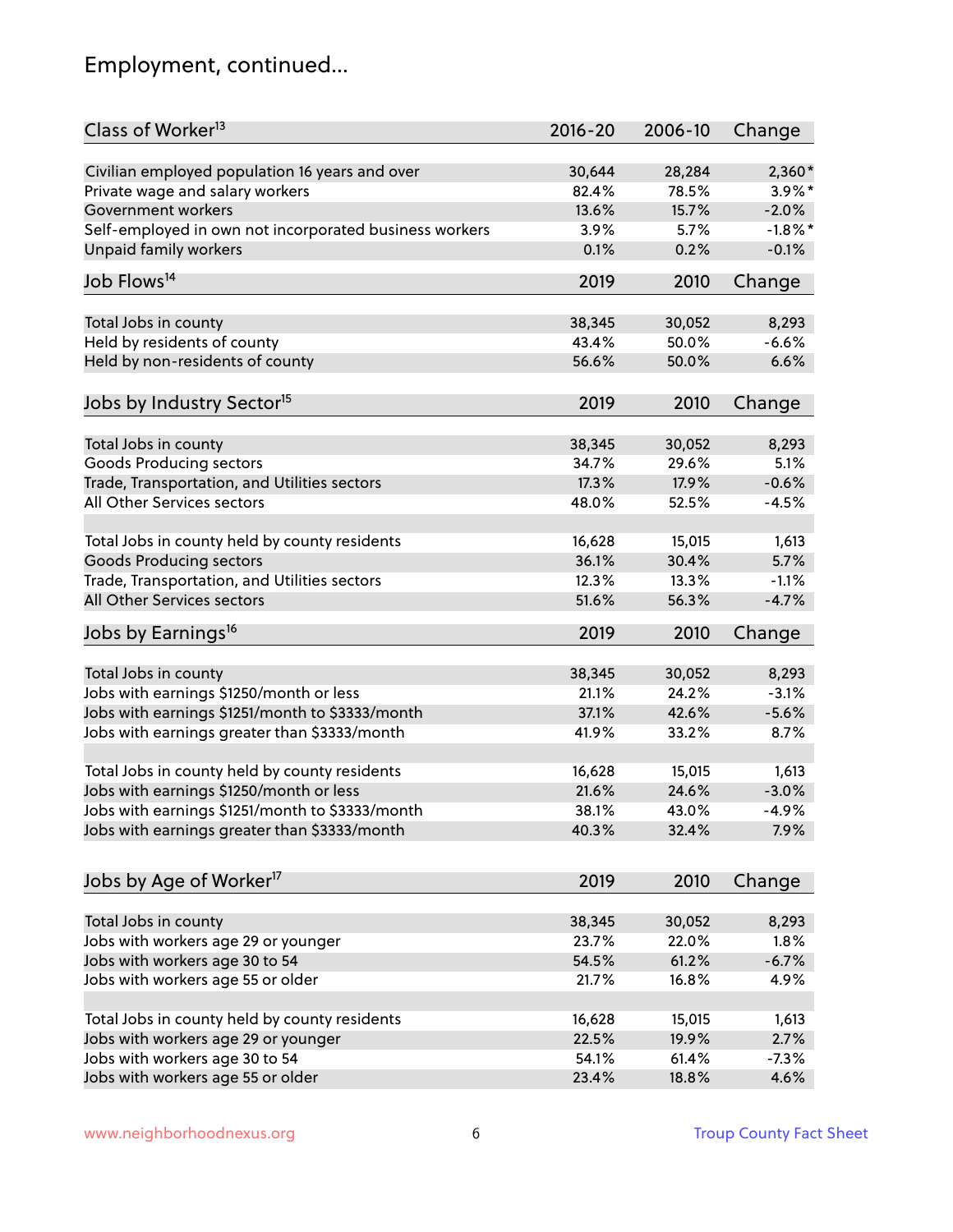#### Education

| Early Learning <sup>18</sup>                        |              |              | 2022         |
|-----------------------------------------------------|--------------|--------------|--------------|
| Licensed Capacity of Early Learning Centers         |              |              | 2,567        |
| Licenced capacity per 1,000 children ages 0-4       |              |              | 563.9        |
| School Enrollment <sup>19</sup>                     | 2022         | 2010         | Change       |
|                                                     |              |              |              |
| <b>Enrolled in Public School</b>                    | 12,139       | 12,623       | $-484$       |
| White                                               | 41.6%        | 52.9%        | $-11.4%$     |
| <b>Black or African-American</b>                    | 43.2%        | 38.7%        | 4.5%         |
| Asian<br>Native American                            | 2.1%         | 1.7%         | 0.4%         |
| Pacific Islander                                    | 0.2%         | 0.0%         | 0.2%         |
| <b>Biracial or Multi-Racial</b>                     | 0.1%<br>5.0% | 0.0%<br>3.7% | 0.0%<br>1.2% |
|                                                     |              |              |              |
| Hispanic or Latino                                  | 8.0%         | 2.7%         | 5.3%         |
| Georgia Milestones: 3rd Grade Reading <sup>20</sup> |              |              | 2019         |
| Number of Students Tested                           |              |              | 883          |
|                                                     |              |              | 35.0%        |
| Proficient or Distinguished                         |              |              |              |
| Georgia Milestones: 8th Grade Math <sup>21</sup>    |              |              | 2019         |
| Number of Students Tested                           |              |              | 895          |
| Proficient or Distinguished                         |              |              | 32.8%        |
| Graduation Rates <sup>22</sup>                      | 2021         | 2012         | Change       |
|                                                     |              |              |              |
| Cohort                                              | 849          | 790          | 59           |
| <b>High School Graduation Rate</b>                  | 85.9%        | 75.4%        | 10.4%        |
| Educational Attainment <sup>23</sup>                | $2016 - 20$  | 2006-10      | Change       |
| Population 25 years and over                        | 46,156       | 41,567       | 4,589*       |
| Less than 9th grade                                 | 4.9%         | 6.9%         | $-2.0\%$ *   |
| 9th to 12th grade, no diploma                       | 9.9%         | 13.8%        | $-3.9\%$ *   |
| High school graduate (includes equivalency)         | 35.0%        | 34.8%        | 0.2%         |
| Some college, no degree                             | 21.4%        | 19.5%        | 2.0%         |
| Associate's degree                                  | 8.7%         | 5.6%         | $3.0\%$ *    |
| Bachelor's degree                                   | 12.7%        | 12.5%        | 0.2%         |
| Graduate or professional degree                     | 7.4%         | 6.9%         | 0.5%         |
|                                                     |              |              |              |
| Percent high school graduate or higher              | 85.2%        | 79.3%        | $5.8\%$ *    |
| Percent bachelor's degree or higher                 | 20.1%        | 19.4%        | 0.6%         |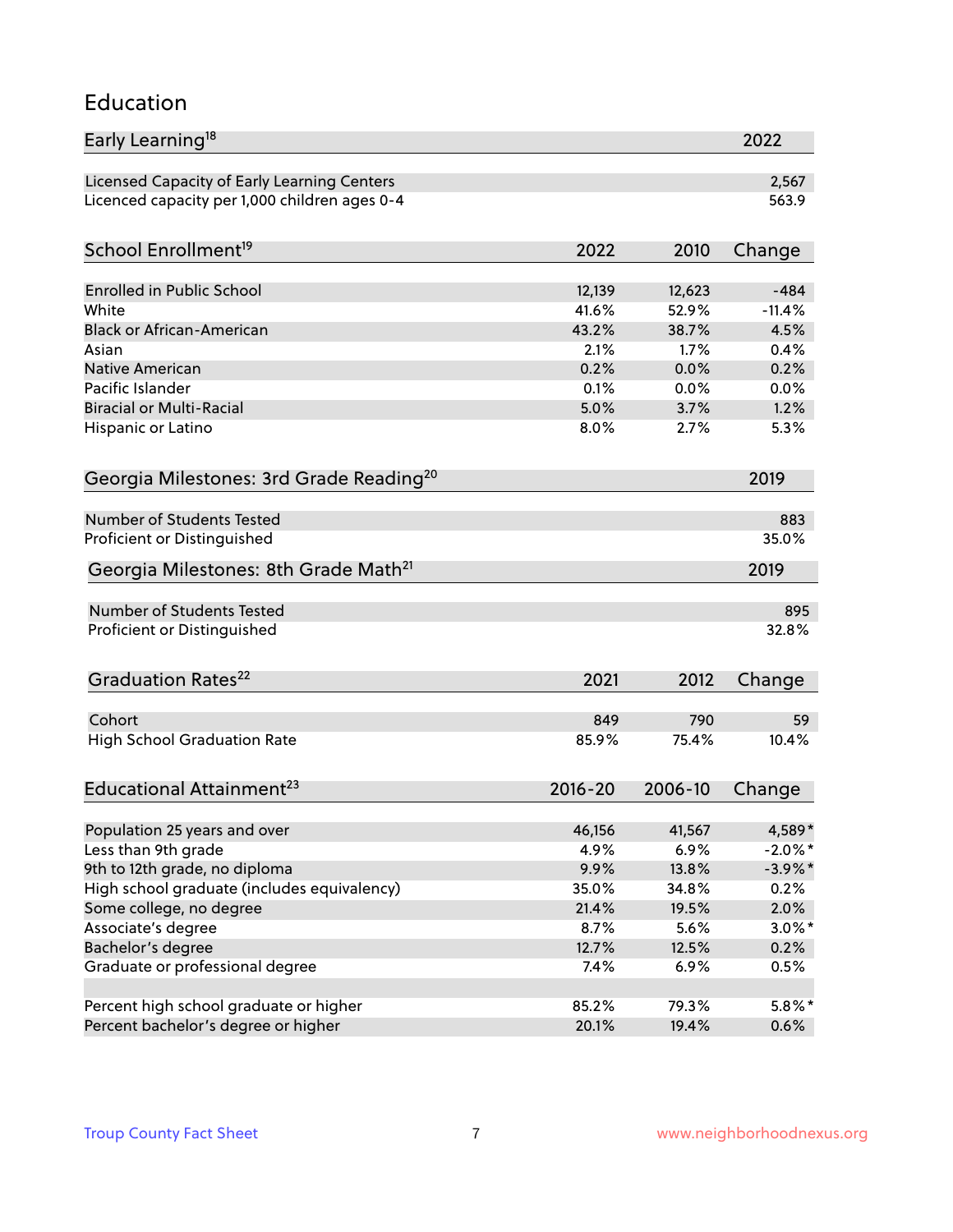### Housing

| Households by Type <sup>24</sup>                     | 2016-20     | 2006-10         | Change     |
|------------------------------------------------------|-------------|-----------------|------------|
|                                                      |             |                 |            |
| <b>Total households</b>                              | 24,982      | 23,690          | $1,292*$   |
| Family households (families)                         | 68.4%       | 71.1%           | $-2.7%$ *  |
| With own children under 18 years                     | 28.7%       | 32.3%           | $-3.6\%$ * |
| Married-couple family                                | 44.7%       | 48.2%           | $-3.5%$ *  |
| With own children of the householder under 18 years  | 15.9%       | 19.6%           | $-3.7\%$ * |
| Male householder, no wife present, family            | 4.1%        | 4.4%            | $-0.2%$    |
| With own children of the householder under 18 years  | 2.5%        | 1.6%            | $0.9\%$ *  |
| Female householder, no husband present, family       | 19.5%       | 18.6%           | 1.0%       |
| With own children of the householder under 18 years  | 10.3%       | 11.1%           | $-0.8%$    |
| Nonfamily households                                 | 31.6%       | 28.9%           | 2.7%       |
| Householder living alone                             | 28.5%       | 24.6%           | $3.9\%$ *  |
| 65 years and over                                    | 10.9%       | 9.5%            | $1.5%$ *   |
|                                                      |             |                 |            |
| Households with one or more people under 18 years    | 34.9%       | 36.8%           | $-1.9%$    |
| Households with one or more people 65 years and over | 30.0%       | 23.5%           | $6.6\%$    |
| Average household size                               | 2.75        | 2.67            | 0.08       |
| Average family size                                  | 3.37        | 3.21            | 0.17       |
|                                                      |             |                 |            |
| Housing Occupancy <sup>25</sup>                      | $2016 - 20$ | 2006-10         | Change     |
| Total housing units                                  | 28,676      | 27,478          | $1,198*$   |
| Occupied housing units                               | 87.1%       | 86.2%           | 0.9%       |
| Vacant housing units                                 | 12.9%       | 13.8%           | $-0.9%$    |
|                                                      |             |                 |            |
| Homeowner vacancy rate                               | 2.8         | 4.2             | $-1.4$     |
| Rental vacancy rate                                  | 6.1         | 5.0             | 1.1        |
| Units in Structure <sup>26</sup>                     | $2016 - 20$ | 2006-10         | Change     |
|                                                      |             |                 |            |
| Total housing units                                  | 28,676      | 27,478<br>76.5% | $1,198*$   |
| 1-unit, detached                                     | 74.3%       |                 | $-2.2%$    |
| 1-unit, attached                                     | 0.8%        | 0.8%            | 0.1%       |
| 2 units                                              | 3.1%        | 3.1%            | 0.1%       |
| 3 or 4 units                                         | 2.3%        | 3.9%            | $-1.5%$ *  |
| 5 to 9 units                                         | 2.4%        | 4.2%            | $-1.8\%$ * |
| 10 to 19 units                                       | 3.2%        | 2.1%            | 1.1%       |
| 20 or more units                                     | 6.7%        | 1.8%            | 4.8%*      |
| Mobile home                                          | 7.2%        | 7.6%            | $-0.5%$    |
| Boat, RV, van, etc.                                  | 0.0%        | $0.0\%$         | 0.0%       |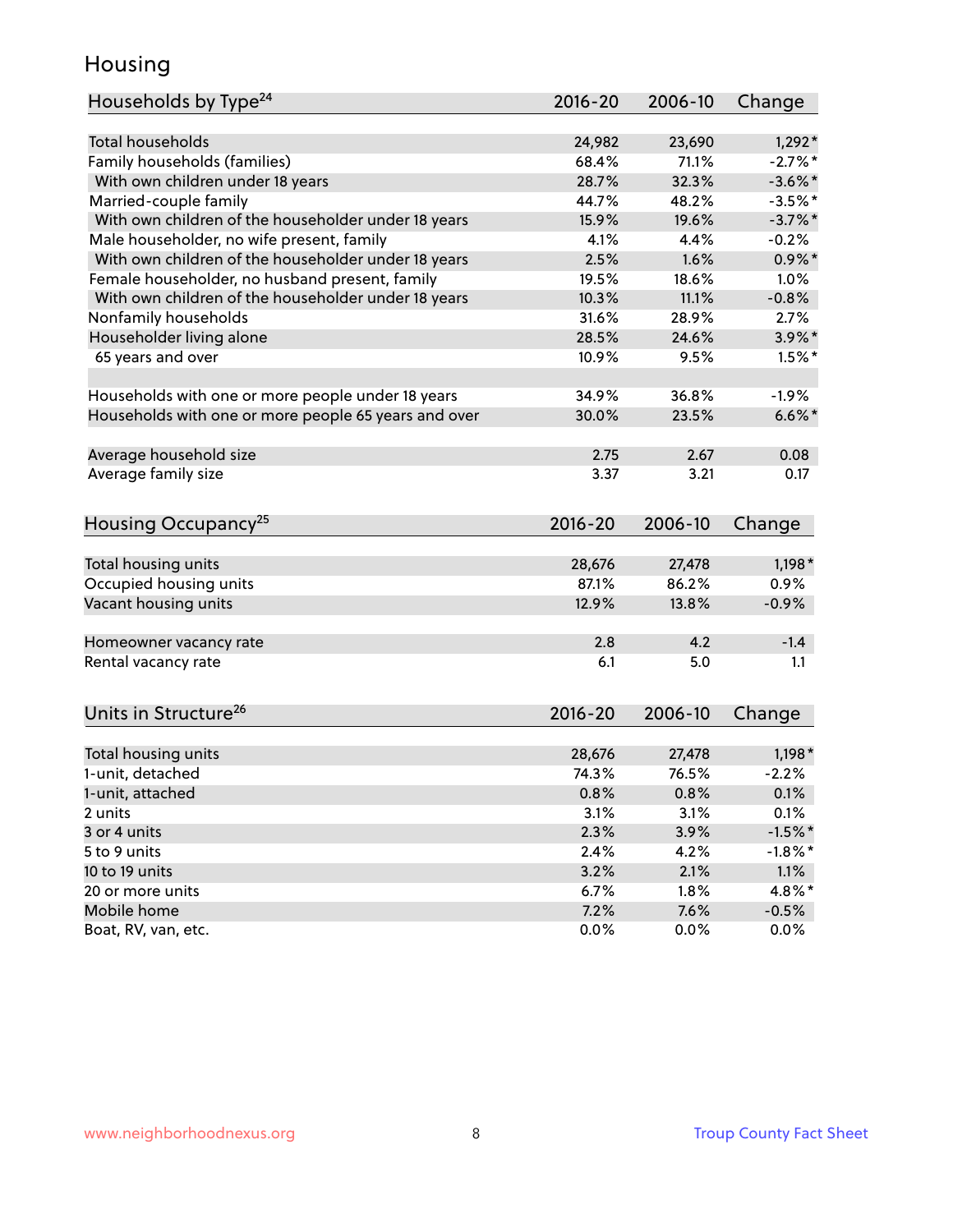# Housing, Continued...

| Year Structure Built <sup>27</sup>             | 2016-20     | 2006-10 | Change     |
|------------------------------------------------|-------------|---------|------------|
| Total housing units                            | 28,676      | 27,478  | $1,198*$   |
| Built 2014 or later                            | 1.7%        | (X)     | (X)        |
| Built 2010 to 2013                             | 2.5%        | (X)     | (X)        |
| Built 2000 to 2009                             | 17.8%       | 16.2%   | 1.6%       |
| Built 1990 to 1999                             | 16.5%       | 15.5%   | 1.0%       |
| Built 1980 to 1989                             | 16.0%       | 17.8%   | $-1.8%$    |
| Built 1970 to 1979                             | 14.5%       | 16.8%   | $-2.2%$    |
| Built 1960 to 1969                             | 6.8%        | 7.6%    | $-0.8%$    |
| Built 1950 to 1959                             | 7.5%        | 8.0%    | $-0.4%$    |
| Built 1940 to 1949                             | 5.7%        | 7.9%    | $-2.2\%$ * |
| Built 1939 or earlier                          | 10.9%       | 10.3%   | 0.7%       |
| Housing Tenure <sup>28</sup>                   | $2016 - 20$ | 2006-10 | Change     |
| Occupied housing units                         | 24,982      | 23,690  | $1,292*$   |
| Owner-occupied                                 | 60.0%       | 65.0%   | $-5.0\%$ * |
| Renter-occupied                                | 40.0%       | 35.0%   | $5.0\%$ *  |
|                                                |             |         |            |
| Average household size of owner-occupied unit  | 2.81        | 2.66    | $0.15*$    |
| Average household size of renter-occupied unit | 2.65        | 2.68    | $-0.03$    |
| Residence 1 Year Ago <sup>29</sup>             | 2016-20     | 2006-10 | Change     |
| Population 1 year and over                     | 69,393      | 64,584  | 4,809*     |
| Same house                                     | 85.7%       | 80.6%   | $5.1\%$ *  |
| Different house in the U.S.                    | 13.7%       | 19.1%   | $-5.4\%$ * |
| Same county                                    | 8.1%        | 12.3%   | $-4.2%$ *  |
| Different county                               | 5.6%        | 6.9%    | $-1.3%$    |
| Same state                                     | 3.8%        | 4.7%    | $-0.8%$    |
| Different state                                | 1.7%        | 2.2%    | $-0.5%$    |
| Abroad                                         | 0.6%        | 0.3%    | $0.3\%$ *  |
| Value of Housing Unit <sup>30</sup>            | $2016 - 20$ | 2006-10 | Change     |
|                                                |             |         |            |
| Owner-occupied units                           | 14,978      | 15,389  | $-411$     |
| Less than \$50,000                             | 10.3%       | 9.4%    | 0.9%       |
| \$50,000 to \$99,999                           | 22.6%       | 22.5%   | 0.1%       |
| \$100,000 to \$149,999                         | 21.8%       | 28.9%   | $-7.1\%$ * |
| \$150,000 to \$199,999                         | 15.7%       | 15.9%   | $-0.2%$    |
| \$200,000 to \$299,999                         | 17.4%       | 14.0%   | $3.5\%$ *  |
| \$300,000 to \$499,999                         | 7.0%        | 6.3%    | 0.7%       |
| \$500,000 to \$999,999                         | 4.6%        | 1.7%    | $2.9\%*$   |
| \$1,000,000 or more                            | 0.6%        | 1.3%    | $-0.7%$    |
| Median (dollars)                               | 138,300     | 130,300 | 8,000*     |
| Mortgage Status <sup>31</sup>                  | $2016 - 20$ | 2006-10 | Change     |
| Owner-occupied units                           | 14,978      | 15,389  | $-411$     |
| Housing units with a mortgage                  | 59.5%       | 67.0%   | $-7.4\%$ * |
| Housing units without a mortgage               | 40.5%       | 33.0%   | $7.4\%$ *  |
|                                                |             |         |            |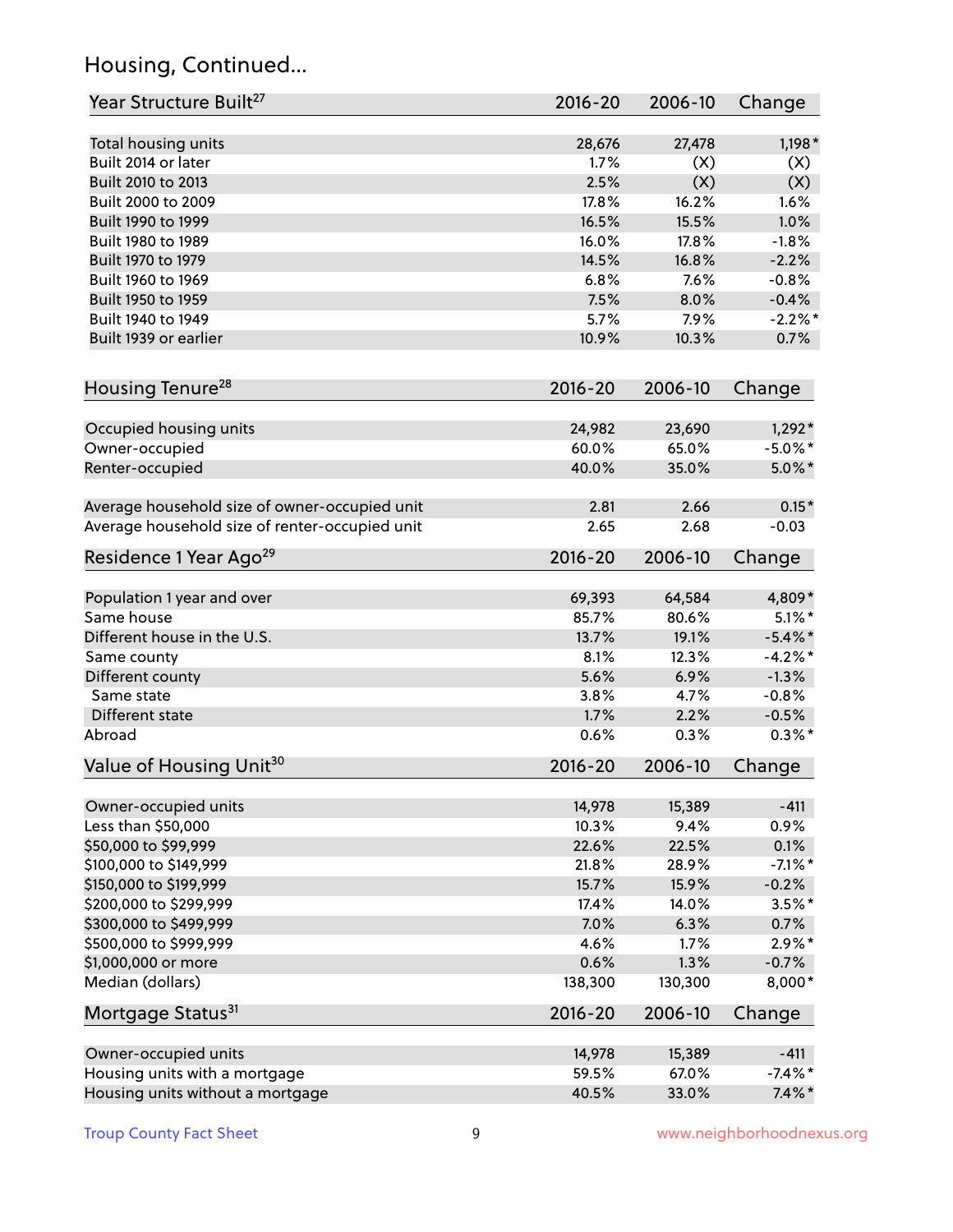# Housing, Continued...

| Selected Monthly Owner Costs <sup>32</sup>                                            | 2016-20     | 2006-10 | Change      |
|---------------------------------------------------------------------------------------|-------------|---------|-------------|
| Housing units with a mortgage                                                         | 8,918       | 10,308  | $-1,390*$   |
| Less than \$300                                                                       | 0.1%        | 0.2%    | $-0.0%$     |
| \$300 to \$499                                                                        | 1.9%        | 2.3%    | $-0.4%$     |
| \$500 to \$999                                                                        | 30.0%       | 34.5%   | $-4.5%$     |
| \$1,000 to \$1,499                                                                    | 35.0%       | 36.3%   | $-1.2%$     |
| \$1,500 to \$1,999                                                                    | 18.7%       | 16.1%   | 2.6%        |
| \$2,000 to \$2,999                                                                    | 10.5%       | 8.0%    | 2.4%        |
| \$3,000 or more                                                                       | 3.8%        | 2.7%    | 1.1%        |
| Median (dollars)                                                                      | 1,216       | 1,153   | $63*$       |
| Housing units without a mortgage                                                      | 6,060       | 5,081   | 979*        |
| Less than \$150                                                                       | 1.3%        | 4.7%    | $-3.4\%$ *  |
| \$150 to \$249                                                                        | 5.6%        | 16.5%   | $-10.9\%$ * |
| \$250 to \$349                                                                        | 16.2%       | 29.6%   | $-13.4\%$ * |
| \$350 to \$499                                                                        | 38.8%       | 26.9%   | 11.9%*      |
| \$500 to \$699                                                                        | 24.7%       | 16.7%   | $7.9\%*$    |
| \$700 or more                                                                         | 13.3%       | 5.5%    | $7.8\%$ *   |
| Median (dollars)                                                                      | 458         | 347     | $111*$      |
| Selected Monthly Owner Costs as a Percentage of<br>Household Income <sup>33</sup>     | $2016 - 20$ | 2006-10 | Change      |
| Housing units with a mortgage (excluding units where<br>SMOCAPI cannot be computed)   | 8,882       | 10,236  | $-1,354*$   |
| Less than 20.0 percent                                                                | 47.1%       | 37.7%   | $9.4\%$ *   |
| 20.0 to 24.9 percent                                                                  | 15.5%       | 17.8%   | $-2.3%$     |
| 25.0 to 29.9 percent                                                                  | 8.7%        | 10.3%   | $-1.6%$     |
| 30.0 to 34.9 percent                                                                  | 5.9%        | 7.5%    | $-1.6%$     |
| 35.0 percent or more                                                                  | 22.7%       | 26.6%   | $-3.9%$     |
| Not computed                                                                          | 36          | 72      | $-36$       |
| Housing unit without a mortgage (excluding units where<br>SMOCAPI cannot be computed) | 5,844       | 5,065   | 779*        |
| Less than 10.0 percent                                                                | 44.4%       | 41.9%   | 2.6%        |
| 10.0 to 14.9 percent                                                                  | 18.9%       | 20.0%   | $-1.1%$     |
| 15.0 to 19.9 percent                                                                  | 13.4%       | 10.9%   | 2.5%        |
| 20.0 to 24.9 percent                                                                  | 6.8%        | 10.4%   | $-3.5%$     |
| 25.0 to 29.9 percent                                                                  | 5.0%        | 4.2%    | 0.8%        |
| 30.0 to 34.9 percent                                                                  | 3.3%        | 3.3%    | $-0.0%$     |
| 35.0 percent or more                                                                  | 8.1%        | 9.4%    | $-1.3%$     |
| Not computed                                                                          | 216         | 16      | 200*        |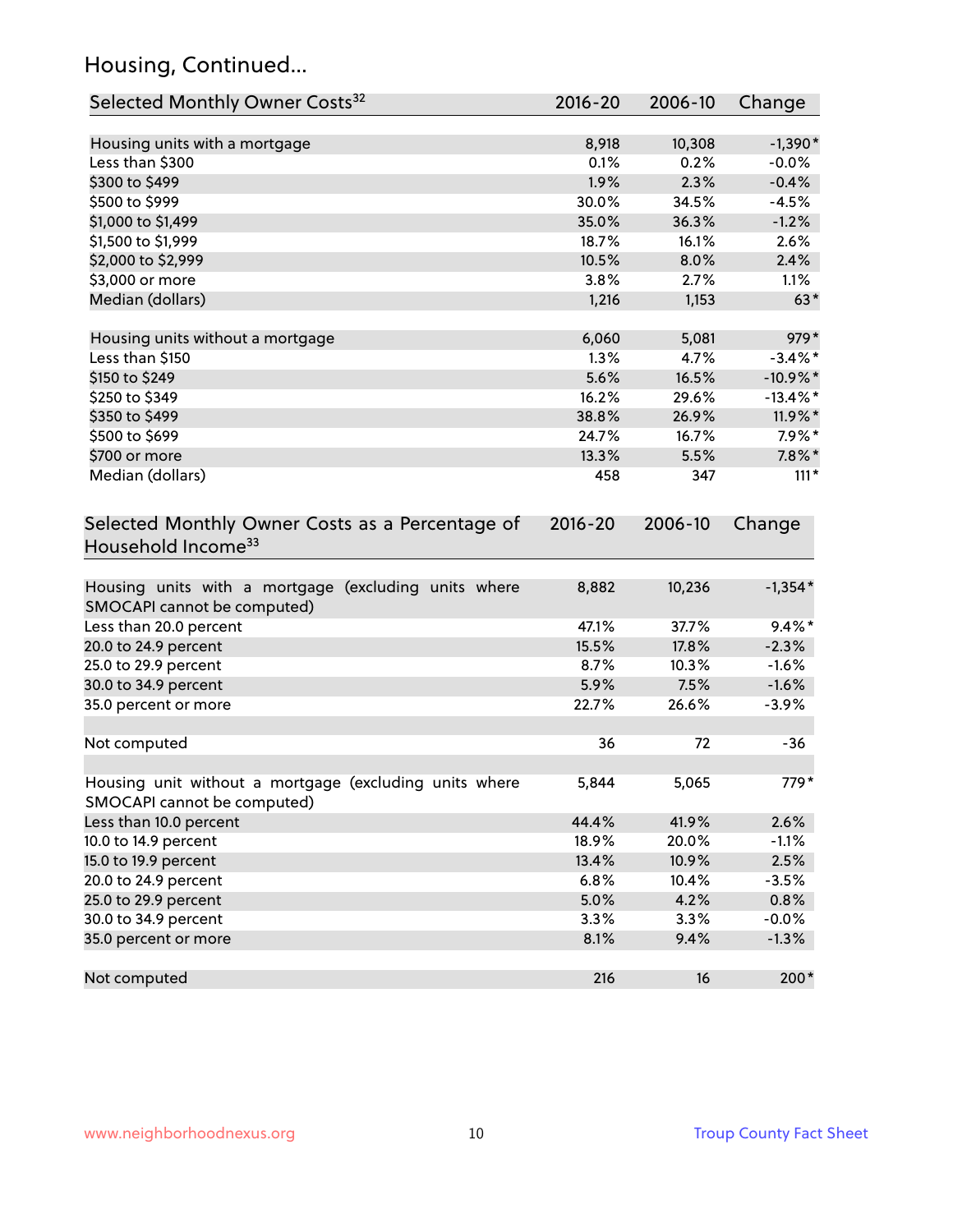# Housing, Continued...

| Gross Rent <sup>34</sup>                                                       | 2016-20            | 2006-10        | Change        |
|--------------------------------------------------------------------------------|--------------------|----------------|---------------|
|                                                                                |                    |                |               |
| Occupied units paying rent                                                     | 9,262              | 7,699          | $1,563*$      |
| Less than \$200                                                                | $0.9\%$            | 1.5%           | $-0.6%$       |
| \$200 to \$499                                                                 | 10.2%              | 22.2%          | $-12.0\%$ *   |
| \$500 to \$749                                                                 | 26.5%              | 36.5%          | $-10.0\%$ *   |
| \$750 to \$999                                                                 | 34.9%              | 28.8%          | $6.2\%$ *     |
| \$1,000 to \$1,499                                                             | 23.7%              | 8.6%           | 15.1%*        |
| \$1,500 to \$1,999                                                             | 2.6%               | 1.3%           | 1.3%          |
| \$2,000 or more                                                                | 1.3%               | 1.1%           | 0.1%          |
| Median (dollars)                                                               | 849                | 662            | $187*$        |
| No rent paid<br>Gross Rent as a Percentage of Household Income <sup>35</sup>   | 742<br>$2016 - 20$ | 602<br>2006-10 | 140<br>Change |
|                                                                                |                    |                |               |
| Occupied units paying rent (excluding units where GRAPI<br>cannot be computed) | 8,981              | 7,552          | $1,429*$      |
| Less than 15.0 percent                                                         | 11.7%              | 10.0%          | 1.7%          |
| 15.0 to 19.9 percent                                                           | 10.3%              | 11.0%          | $-0.8%$       |
| 20.0 to 24.9 percent                                                           | 11.1%              | 13.0%          | $-1.9%$       |
| 25.0 to 29.9 percent                                                           | 12.0%              | 13.6%          | $-1.6%$       |
| 30.0 to 34.9 percent                                                           | 8.5%               | 8.0%           | 0.5%          |
| 35.0 percent or more                                                           | 46.5%              | 44.3%          | 2.1%          |
| Not computed                                                                   | 1,023              | 749            | $274*$        |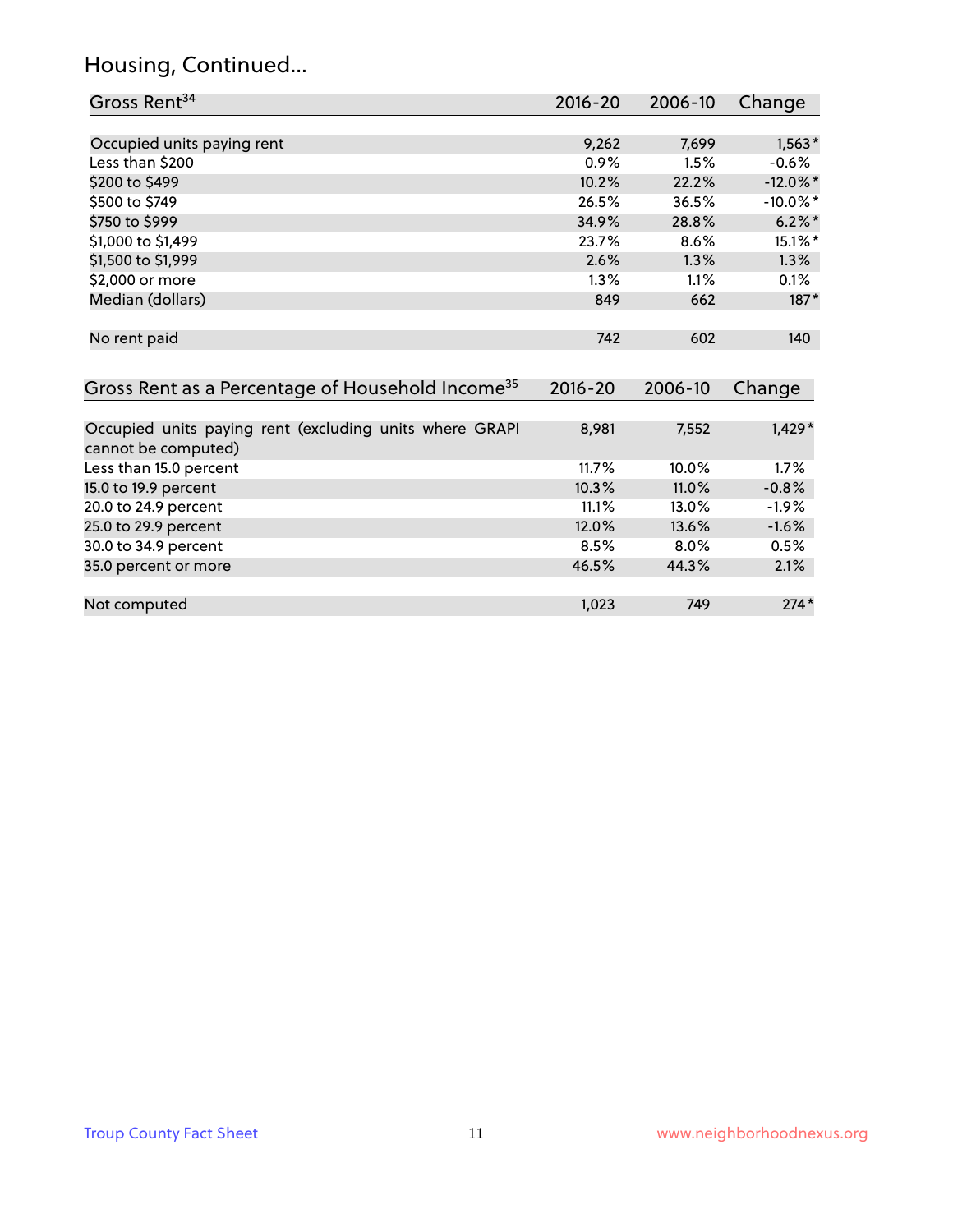# Community Involvement

| Voter Registration and Turnout <sup>36</sup> | 2020   |
|----------------------------------------------|--------|
|                                              |        |
| Active registered voters                     | 43,005 |
| Number voted in Presidential election        | 29.978 |
| Percent voted in Presidential election       | 69.7%  |

## Transportation

| Commuting to Work <sup>37</sup>           | 2016-20     | 2006-10 | Change     |
|-------------------------------------------|-------------|---------|------------|
|                                           |             |         |            |
| Workers 16 years and over                 | 30,417      | 27,370  | $3,047*$   |
| Car, truck, or van - drove alone          | 82.6%       | 82.8%   | $-0.2%$    |
| Car, truck, or van - carpooled            | 10.1%       | 10.8%   | $-0.7%$    |
| Public transportation (excluding taxicab) | 0.1%        | 0.2%    | $-0.1%$    |
| Walked                                    | 1.5%        | 2.2%    | $-0.7%$    |
| Other means                               | 2.6%        | 2.0%    | $0.6\%$    |
| Worked at home                            | 3.1%        | $1.9\%$ | $1.2\%$ *  |
|                                           |             |         |            |
| Mean travel time to work (minutes)        | 24.1        | 20.5    | $3.6*$     |
|                                           |             |         |            |
| Vehicles Available <sup>38</sup>          | $2016 - 20$ | 2006-10 | Change     |
|                                           |             |         |            |
| Occupied housing units                    | 24,982      | 23,690  | $1,292*$   |
| No vehicles available                     | 9.4%        | 9.2%    | 0.2%       |
| 1 vehicle available                       | 33.9%       | 32.8%   | 1.2%       |
| 2 vehicles available                      | 32.1%       | 36.2%   | $-4.1\%$ * |
| 3 or more vehicles available              | 24.5%       | 21.8%   | 2.7%       |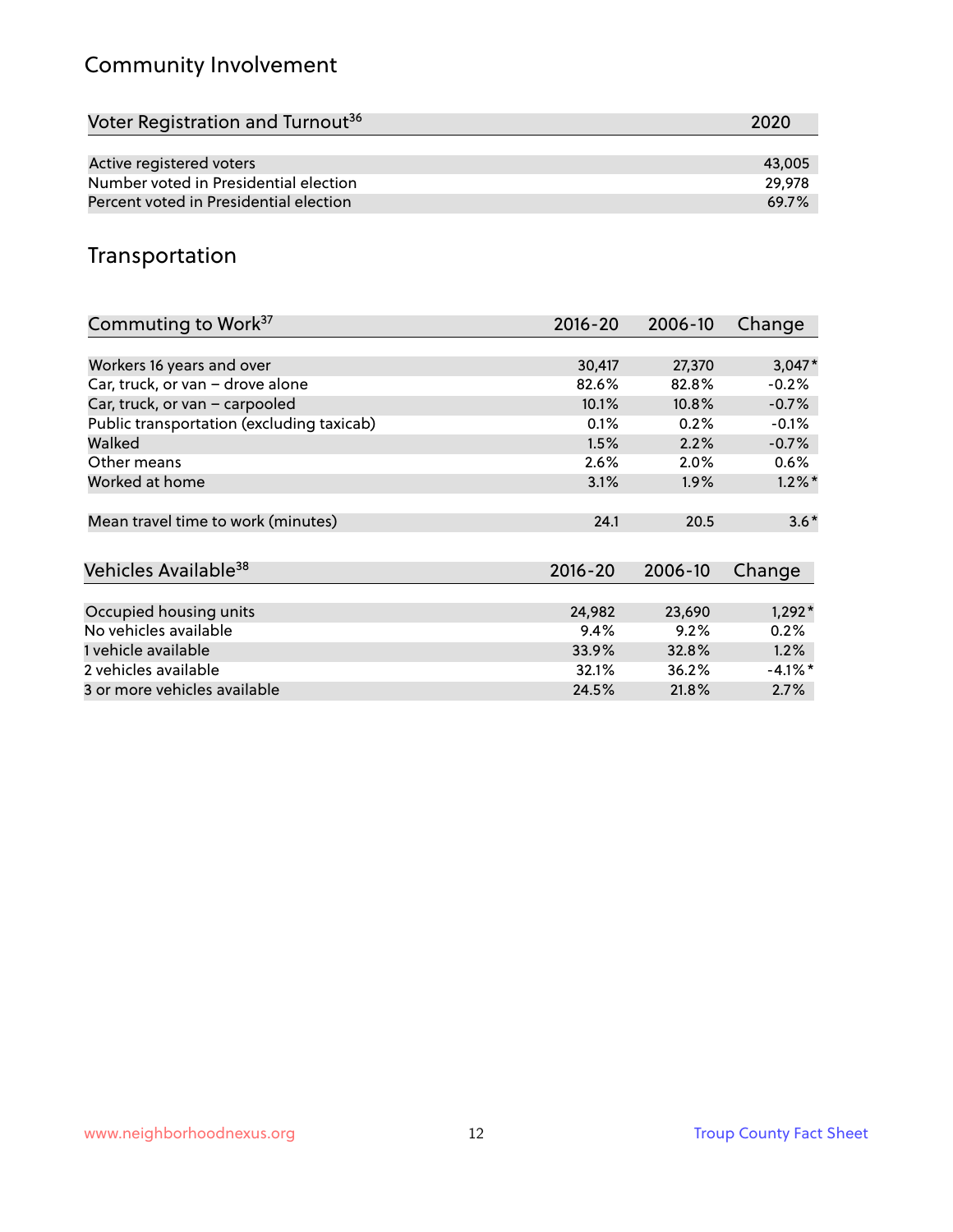#### Health

| Health Insurance coverage <sup>39</sup> | 2016-20 |
|-----------------------------------------|---------|
|-----------------------------------------|---------|

| Civilian Noninstitutionalized Population                | 68,711 |
|---------------------------------------------------------|--------|
| With health insurance coverage                          | 89.1%  |
| With private health insurance coverage                  | 65.6%  |
| With public health coverage                             | 34.9%  |
| No health insurance coverage                            | 10.9%  |
| Civilian Noninstitutionalized Population Under 19 years | 17,992 |
| No health insurance coverage                            | 4.7%   |
| Civilian Noninstitutionalized Population 19 to 64 years | 40,647 |
| In labor force:                                         | 30,449 |
| Employed:                                               | 28,875 |
| With health insurance coverage                          | 87.0%  |
| With private health insurance coverage                  | 40.5%  |
| With public coverage                                    | 6.0%   |
| No health insurance coverage                            | 13.0%  |
| Unemployed:                                             | 1,574  |
| With health insurance coverage                          | 54.5%  |
| With private health insurance coverage                  | 40.5%  |
| With public coverage                                    | 23.2%  |
| No health insurance coverage                            | 45.5%  |
| Not in labor force:                                     | 10,198 |
| With health insurance coverage                          | 78.9%  |
| With private health insurance coverage                  | 48.2%  |
| With public coverage                                    | 38.6%  |
| No health insurance coverage                            | 21.1%  |

# **Health Factors Most Recent** And The Control of the Control of The Control of The Control of The Control of The Control of The Control of The Control of The Control of The Control of The Control of The Control of The Contr

| Premature Death (YPLL before age 75 per 100,000 population, age-adjusted) <sup>40</sup> | 10,327.4 |
|-----------------------------------------------------------------------------------------|----------|
| Average number of Physically Unhealthy Days <sup>41</sup>                               | 5.0      |
| Average number of Mentally Unhealthy Days <sup>42</sup>                                 | 5.6      |
| Low Birthweight Births <sup>43</sup>                                                    | 11.2%    |
| Diabetes Prevalence <sup>44</sup>                                                       | 13.4%    |
| HIV Prevalence (per 100,000 population) <sup>45</sup>                                   | 305.9    |
| Rate, Deduplicated ER Visits for Asthma, Ages 0-1746                                    | 1,056.0  |